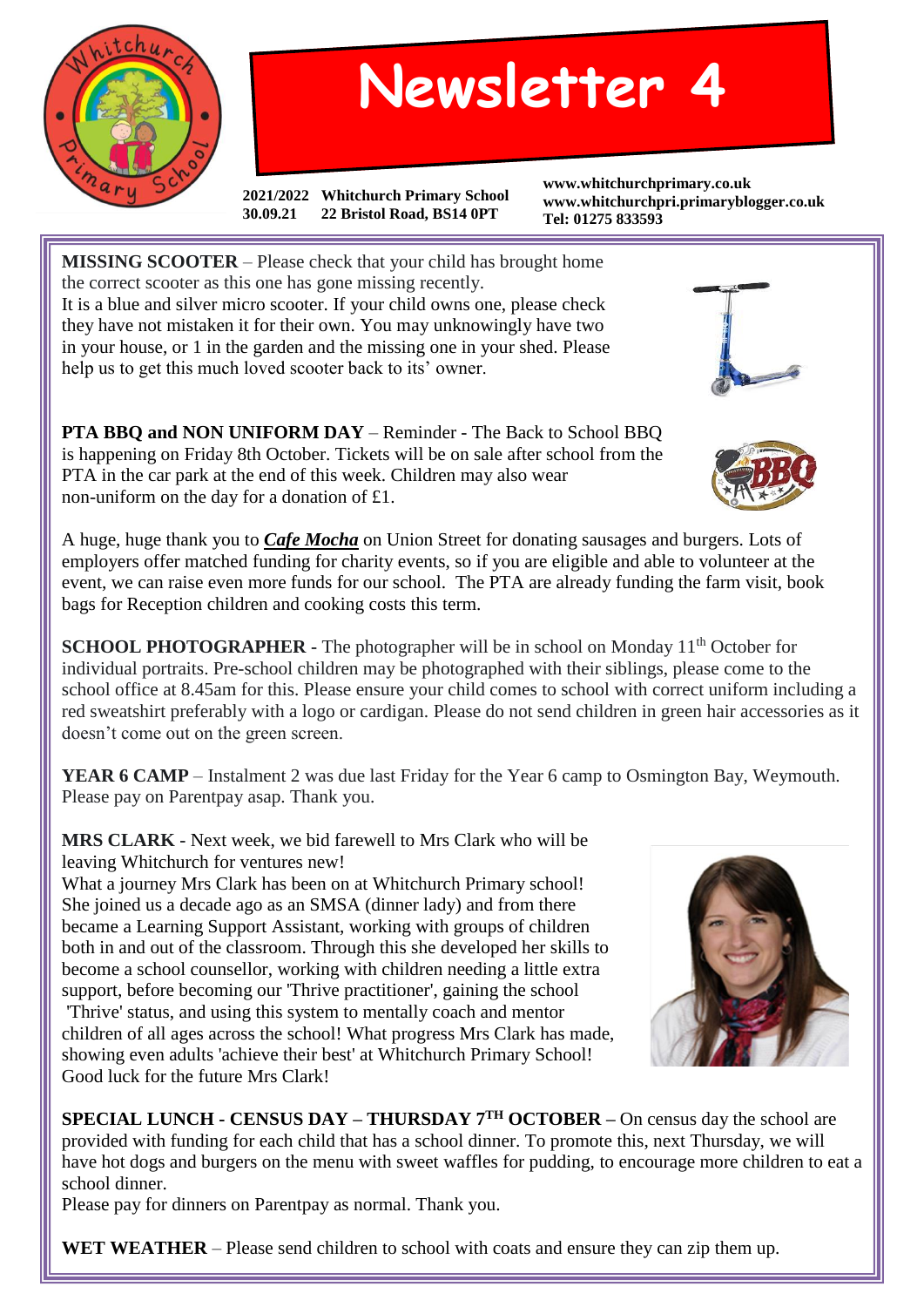**WONDERFUL WHITCHURCH WRITING -** All children are working incredibly hard improving their writing content and handwriting this term. Writing is taking place at least three times a week incorporating Spelling Shed and we are really excited to see so many children spelling really tricky words correctly! Children are working hard on using their phonics and sounding out unfamiliar words. Please remember to learn sounds and spellings with children at home-if you're not sure how to do it please ask the class teacher for more information. Whitchurch Primary School are celebrating writing all term, and there will be a prize for the child that has shown exemplary effort in each class at the end of term. Well done everyone for such wonderful work so far!



**PARENT ASSEMBLY –** A huge 'thank you' to Miss Hibberd, Edie's mum in Parrots, for doing a superb assembly. Miss Hibberd is a scientist, and told us how she uses writing in her job! She has inspired children in their working, and many now want to be scientists! REMEMBER – We are still looking for volunteers to talk for 10-15 minutes on their role, props and photos welcome too!



**AFTER SCHOOL CLUBS –** In an effort to be more 'eco', our future after school club forms will be emailed out with the newsletter at the end of each term. If you would like to book your child on a free club, please text us – spaces will be given on a first come, first served basis. Please do not text us before the form has been issued as the clubs may change each term. Paid for clubs will still be available on Parentpay as previously.

**INDO BOARDING FREE TASTER SESSION -** Children in Years 3-6 are invited to stay after school on Friday to try our new indo boarding club. Please text the office if your child would like to stay – children should be collected at 4.15pm. This after school club will be available next term for bookings.

**LOST PROPERTY** – Once again, our lost property collection is growing rapidly! Please ensure you name every item that your child wears and brings into school as it will then be returned to them. Thank you.

**REMINDER - HARVEST FESTIVAL** – We will be holding an assembly in school on Monday 4<sup>th</sup> October and are inviting children to bring a small item of food on the day, (non-perishables please, items in packets or tins are best), which we will then donate to the Counterslip Food Bank. Thank you.

**PARENTS EVENINGS -** These will take place between 3:30pm and 6pm on Monday 11<sup>th</sup> October and Tuesday  $12<sup>th</sup>$  October. Slots have been text out. You may choose to come in or have a phone call – please let the office know your choice.

**DATA COLLECTION FORMS** – Forms have been sent home in book bags. Please return your signed forms to the office. Thank you.

**OPEN DAYS FOR RECEPTION 2022** – Our open days for the new Reception intake next year are: th October 2021 – 9.30am th November 2021 – 2pm rd December 2021 – 9.30am